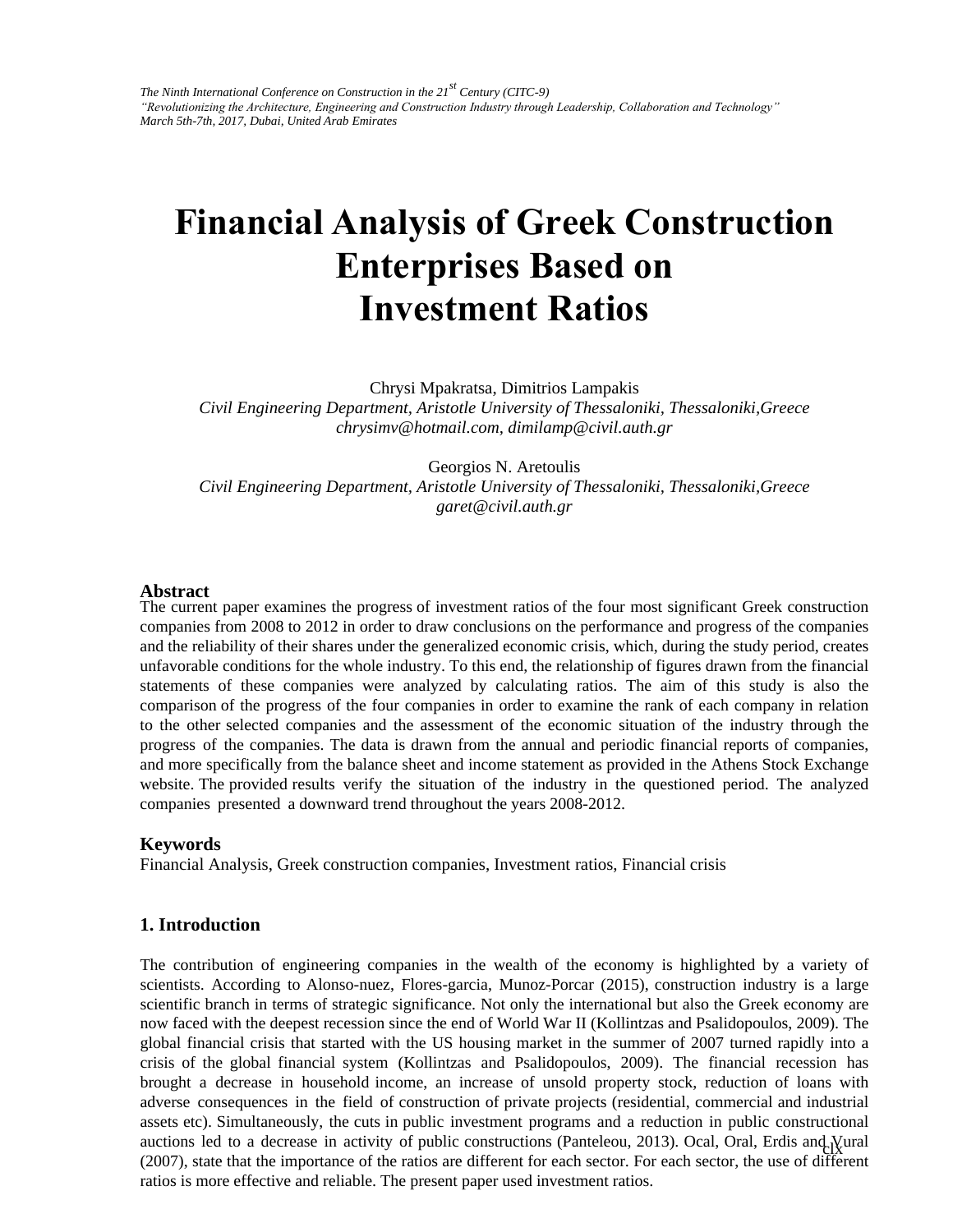The construction sector in Greece, has always been based on public investment program and especially during the period before the Olympic Games (mid-1990 to 2004). After 2009 due to the debt crisis in Greece, public spending programs were limited and created serious problems for companies in the industry. Additionally, the operating costs for these companies increased as a result of the agreement policy with the European Union and the International Monetary Fund, while sales fell sharply and turnover axed. Therefore, investors are looking into new shares and this purpose is served by ratio analysis which will examine the strengths and weaknesses of operations in order to show whether the investments are viable and profitable. Τhe analysis of companies using investment ratios can show whether the firm can be considered as a good investment and can be used to measure the efficiency of the companies based on the market value of the shares traded in the Athens Stock Exchange.

The course of construction companies is based on the effects that the results of macroeconomic factors such as economic, political and cultural have on the companies and on the situation that has been developed from the tax system, inflation, domestic resources of the country and others (Kaklauskas et al., 2011). In light of the above an attempt was made to investigate the relationship of the course of the construction sector, as seen through the evolution of investment ratios over five years, with the variation of various indicators of the economy. Furthermore, the degree of correlation of the four companies is examined compared to the change of other factors which are more directly linked to the construction industry.

In the following sections, the whole research methodology is presented in brief including data collection, and selection of representative indicators which are consequently combined with correlation analysis. The analysis' results are presented and discussed with a view to further research needed in this area.

# **2. Literature Review**

In recent years, a big amount of published work has repeatedly demonstrated the benefits of using financial ratios. Yunus and Malik (2012) built a model to predict the performance prefabrication companies based on historical data using thirty ratios for companies in Malaysia 2006-2009. Ocal, Oral, Erdis and Vural (2007), tried to identify financial indicators that can be used for better financial analysis of construction companies. Ratios predominantly used for the assessment, forecasting and stock selection. Rounaghi, Abbaszadeh and Arashi (2015), used eight ratios from a sample of forty ratios to predict stock prices of all publicly traded companies in Tehran for six years. Moreover, Balatbat, Lin and Carmichael (2010) used ratios in their attempt to prove that investing in a construction company shares is so efficient, safe and profitable as investing in any other industry.

Mokhtar, Shuib and Mohamad (2014), dealed with shares and tried to identify the most important financial ratios so as to assess the performance of the shares with the method of fuzzy logic. Still, ratios have been used to predict the selection and purchase of shares (Hamzacebi and Pekkaya, 2011; Albadvi, Chaharsooghi and Esfahanipour, 2006; Huang, 2012; Edirisinghe and Zhang, 2007; Tiryaki and Ahlatcioglu, 2005).

Olson and Mossman (2003) compared neural network forecasts of one-year-ahead Canadian stock returns with the forecasts obtained using ordinary least squares (OLS) and logistic regression (logit) techniques. The input data are 61 accounting ratios for 2352 Canadian companies over the period 1976-1993. Ou and Penman (1989) performed a financial statement analysis that combines a large set of financial statement items into one summary measure which indicates the direction of one-year-ahead earnings changes. Cakici, Chan and Topyan (2015) provided an analysis of stock return predictability in China from January 1994 to March 2011 and found that size, price, the book-to-market ratio, the cash-flow-to-price ratio and the earnings-to-price ratio to have strong predictive power.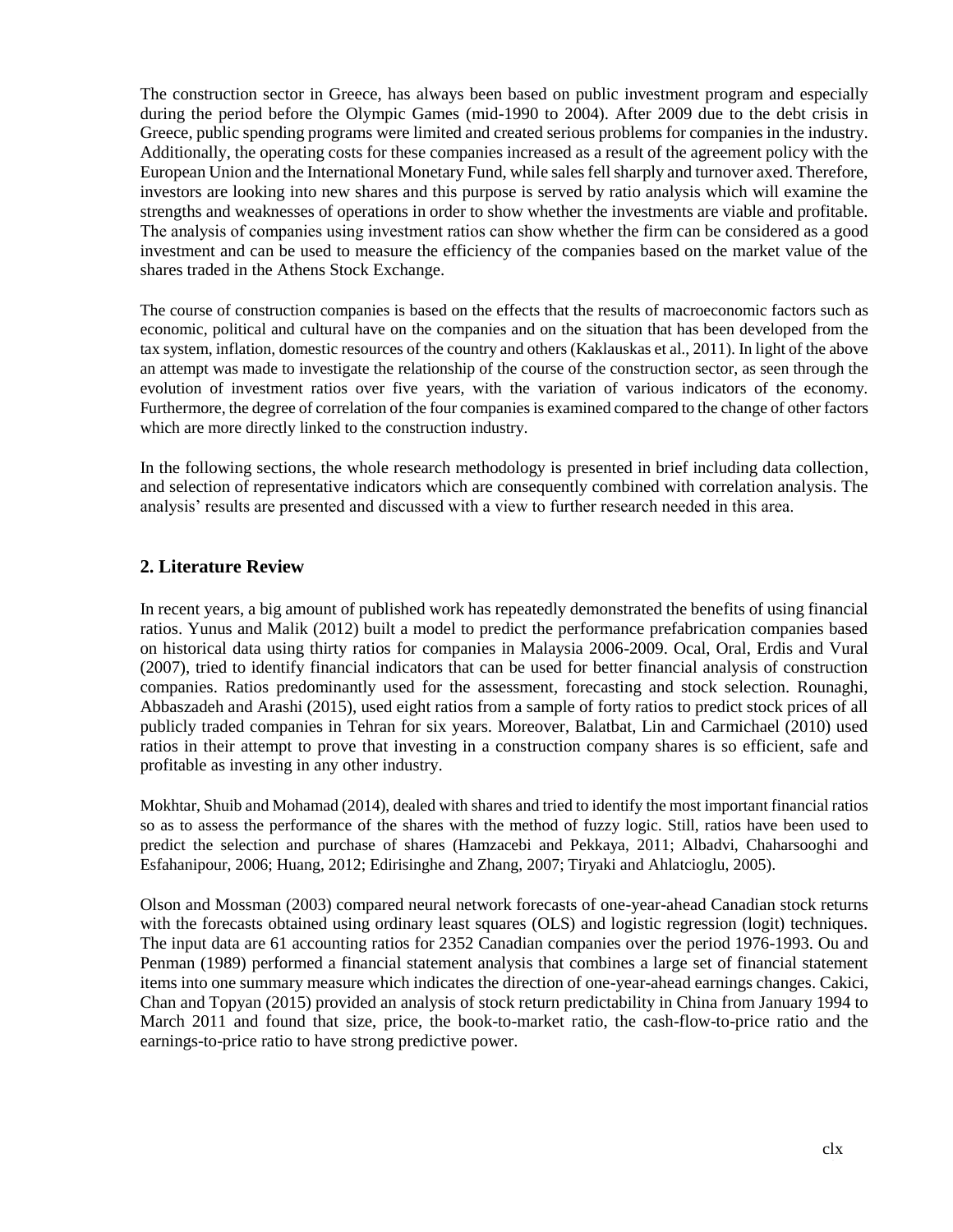# **3. Research Methodology**

The present work analyzes four construction companies belonging to the  $7<sup>th</sup>$  grade of the Greek Registry of Contractors, which is the highest ranking of the construction enterprises regarding public projects. The study period ranges from 2008 to 2012. Certain companies were excluded from the original sample after a set of criteria were considered. For the purposes of the analysis, data were drawn from the annual balance sheets and statements of the above companies and the selected financial ratios were evaluated. As for the study period, the years 1995-2004 were excluded from the study because they consist a period of economic prosperity and progress of the construction enterprises. Within this period the stock market crash occurred and it put an end to the artificial inflation of the stock market in the year 1999-2000. In 2004, the industry strongly expanded due to projects undertaken in the context of the Olympic Games, while after 2005 the use of International Accounting Standards (IAS) ensured the preparation of financial statements that reflect the fair, impartial and true financial situation. In 2008 Greece joined the International Monetary Fund (IMF) which is associated with the beginning of the economic downturn. So it was decided that the study period should range from 2008 to 2012.

Literature indicated that the five consecutive years period is satisfactory. Then, followed, the selection of the sample of companies which was based on six criteria, namely: size of the companies, registered in the Athens Stock Exchange, geographic area of companies' activity, surveillance-or removal from stock exchange trading, absence of the requested data in the Athens Stock Exchange website. The present paper used investment ratios and the selection was based on their frequency of appearance in international literature sources. Using all available ratios would not be practical because it complicates the assessment process and makes data collection and analysis difficult and time consuming. Therefore, the selection of financial ratios was performed according to the frequency of appearrance in the literature, as shown in the following Table 1.

| <b>Ratios</b>                    | Count | <b>Ratios</b>                                  | Count |
|----------------------------------|-------|------------------------------------------------|-------|
| Book value per share             | າ     | Price to book ratio                            |       |
| Earnings per share (EPS)         | 6     | EPS growth ratio                               | 2     |
| Price to earnings ratio $(P/E)$  | 12    | Price to cash flow                             | 2     |
| Operating profit (risk)          |       | Gross debt to cash flow                        |       |
| Dividend per share               |       | Net debt to cash flow                          |       |
| Book value to market value ratio | 2     | Cash flow                                      |       |
| Cash dividend as % of cash flow  | ↑     | Dividend yield                                 |       |
| Price to sales ratio (PSR)       |       | Market capitalization to trading revenue ratio |       |
| Cash flow to debt                |       |                                                |       |

### **Table 1: The frequency of appearance of the investment ratios**

Finally, the following five ratios were selected: Price to earnings ratio (P/E), Earnings per share (EPS), Dividend per share, Price to book ratio, Price to sales ratio (PSR). In order to calculate the investment ratios, necessary elements were extracted from the balance sheets and financial statements. For the purposes of the investigation, the data processing and analysis were made using the statistical package «SPSS v.22». A Correlation Analysis was carried out assuming linear Correlation and using Pearson Analysis. The investment ratios that were calculated and analyzed previously, were then selected as the dependent variables and economic parameters served as the independent variables. The following include some of the dependent variables concerning the enterprise characteristics: Operating Years, Years of residence in the stock market, Number of enterprises in the market, Number of employees in enterprises, Compensation of employees, Social Security Expenditure, Turnover from construction activities, Turnover from building,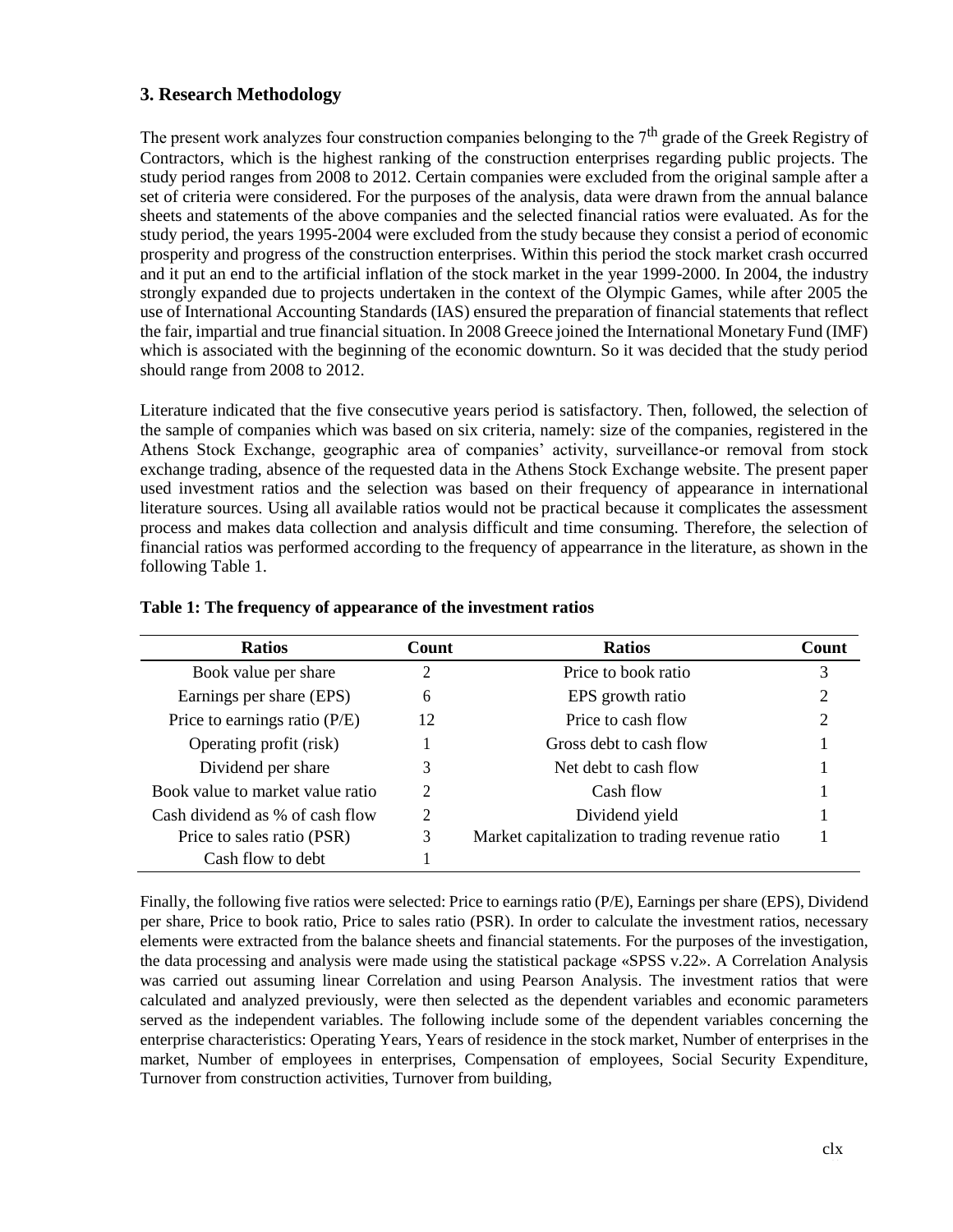Turnover from civil engineering, Production value, Investments, Overall construction index of new buildings, Total number of bankrupt companies.

More significant correlations were observed between ratios themselves. Therefore, this was logical and anticipated as investment ratios, contain common values in the calculation. So, only the correlations obtained between the ratios and other figures were taken into account, even though these correlations are limited in number. This is because there have only been available records for five investment ratios, four companies and a five year period.

## **4. Research Findings and Discussion**

Initially, considering the results of the index Dividend Per Share (DPS), the first picture of the amount of dividends distributed to shareholders each year can be formulated. It is observed that during the early years of the analysis, all companies, except COMPANY 2 (which does not distribute dividends during the five years periods), distribute profits to shareholders. As the years progress, one company after the other reduce and eventually nullify the distributed dividends. The dividend policy of each company varies. There are three main reasons why a company does not distribute profits. Firstly, in order to reinvest with the purpose of development or creation of reserves, second reason is the absence of earnings and thirdly enterprises avoid distributing dividends to repay or reduce enterprises' debts. These zero dividends are not a characteristical feature for each company as some of these companies may seek to maintain high growth rates.

Then the results of the ratio Price to Book  $(P / B)$  will be discussed in order for the behavior of the market to be examined. High index P / B means that the stock price is overvalued whereas a low index value and especially less than one means that the company's share on the stock exchange is undervalued. It is observed throughout all companies, that the ratio values follow a downward path. From this trend it can be concluded that the investors do not prefer these companies, without disregarding the fact that some of them would not be a profitable option for an investor if there are potential prospects for growth in the future.

Then, the ratio Earnings Per Share (EPS) will be examined, so as to take a picture of the size of the profit or loss corresponding to each share. It is obvious that during the first two years, three out of four companies show upward trends (excluding COMPANY 4). The index values are positive and present a small range of fluctuations during these years which represent a steady and profitable progress of the industry. In 2010 and 2011, however, a permanent reduction in the EPS ratio can be observed with the remarkable fact that in 2011 all companies experience losses. The average index remains negative for the years 2011 and 2012. The company that stands out is COMPANY 3 as it is the only company that manages to show profits again in fiscal year 2012 since 2011.

Only one company has been distinguished regarding a promising path in the industry. Having assumed from the valuation of  $P / B$  ratio that stock prices are continuously being decreased, the analysis of index Price to Earnings  $(P / E)$  will take place. The value of index  $P / E$  as mentioned above is not defined when the company is making losses. Examining the companies, through the years for which the index is defined, we can observe a continuous reduction of this index. The exception is once again COMPANY 3 because the value of P / E ratio is increased in the years 2010 and 2012. The combined consideration of ratios EPS and  $P / E$  reveal the trust that investors show to the future profitability of COMPANY 3.

Through the analysis and description of the industry situation and each company separately, it is possible to properly assess the final investment ratio Price to Sales  $(P / S)$ . The index P  $/S$  is an investor tool for assessing whether the stock of a company is considered overvalued or underestimated. The values of the index P / S for COMPANY 1, 2 and 4 are less than 2. Therefore they are considered as undervalued while the index values for COMPANY 3 are larger than 2 and therefore are considered as overvalued. In this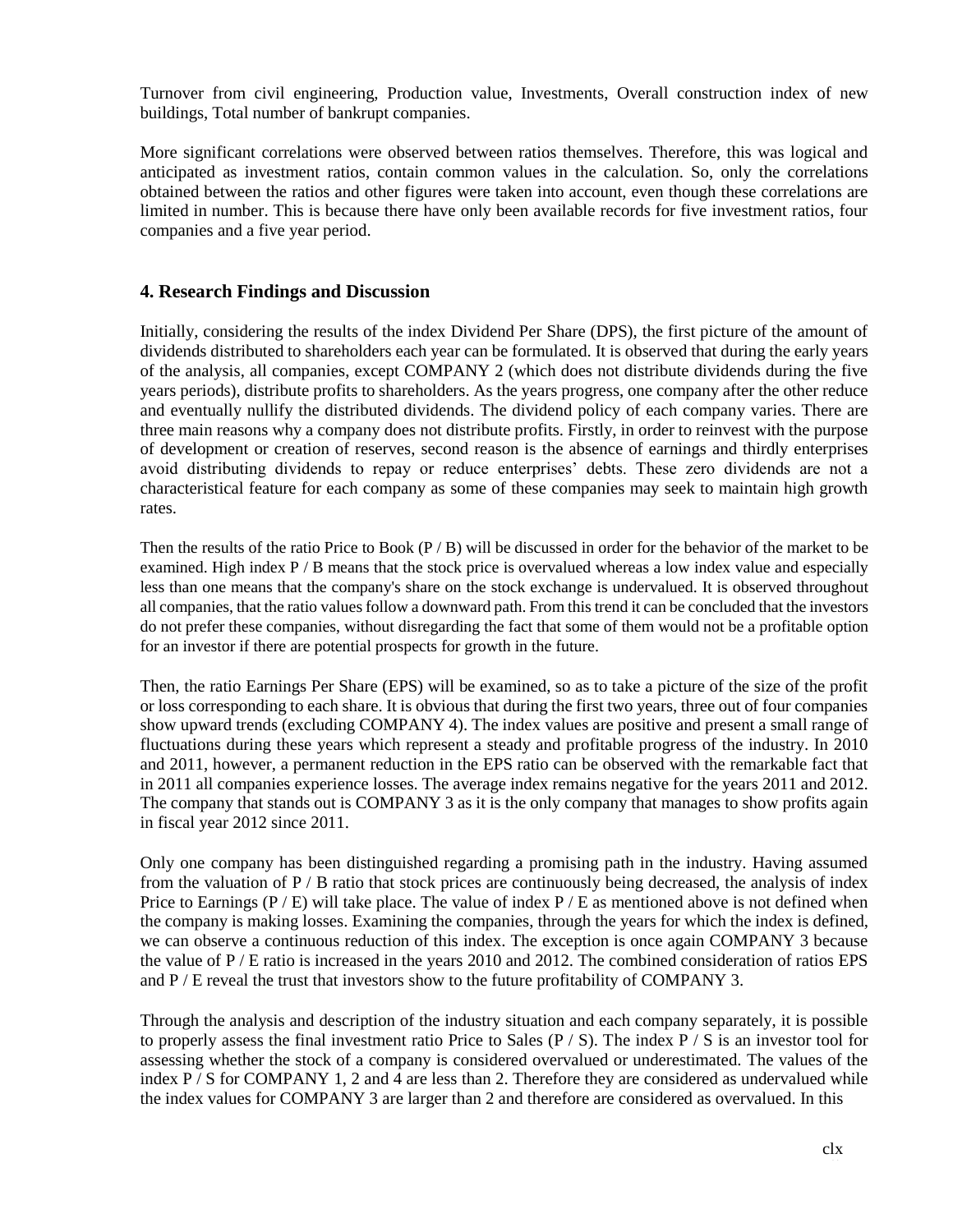analysis, all companies with  $P / S$  values less than 2 were rejected because it is more likely for the index to remain low and for the stock prices not to increase, as companies are in recession and do not show any growth trends. It is assumed that the calculation of only the index  $P/S$ , is not enough as a stock assessment tool. It should be preceded by a more detailed analysis in order to distinguish companies with growth prospects and profitability in comparison to those in recession.

Given the data used and introduced in the statistical processing program, it is worth noting that there is a very large and even negative correlation between the index number "earnings per share" and the number of bankrupt companies,  $r = 0.984$  and sig = 0.016. It seems that there is high dependence between the probability of bankruptcy of a company and the reduction of its profits. This is obvious as the negative corellation suggests that the decline in corporate profits, increases the number of bankrupt enterprises and vice versa, ie the increase in profits reduces total bankrupt companies.

Then there is a large positive correlation between the number of employees and the index value "earnings per share" with  $r = 0.967$  and sig = 0.033. The positive correlation indicates that increasing the profits of an enterprise, additional jobs could be created and vice versa, ie the increase in the number of employees is a fact that increases the efficiency and therefore the profitability of the business. Then there is interdependence between the number of employees and the index 'price to earnings per share.' This interdependence is negative, but can not be described as a correlation because the significance exceed 0,05  $(sig = 0.063)$ . In this case, interdependence will qualify as trend. The negative trend thus interpreted in the opposite way than the positive correlation between the number of workers with the "earnings per share" as the latter ratios appear in the index denominator 'price to earnings per share "and the two ratios are inverse. For the same reason (sig =  $0.064 > 0.05$ ), the relationship between the number of operations and earnings per share is interpreted as a positive trend. This positive trend indicates that increased profits received by a company, lead to a healthy industry and a lucrative area of expertise. Consequently largest number of companies deal with the subject of this targeted profitability. On the other hand, small profits is a deterrent for new companies that are not likely to risk to get involved with a non-lucrative industry.

Finally, high and positive correlation appears among the value of "dividends per share" with investment (r  $= 0.979$  and sig  $= 0.021$ ). Specifically, it appears that investments lead to profitability. The higher profits are thus positively impacting on distributed dividends. When the company is healthy, it is possible that higher dividends are distributed, depending on the dividend policy of course.

## **5. Conclusions – Further Research**

The current research focused on the most significant Greek Construction Enterprise. Overall, it is observed that the analyzed companies show a downward trend and a continuous decline in the companies' share prices in the Athens Stock Exchange throughout the years 2008-2012. Initially all companies show profits resulting in companies sharing dividends to shareholders which over time were reduced and completely eliminated in the coming years when companies exhibited losses. The inability of the companies to produce earnings combined with the uncertain economic and political situation in this period, affects the investors of the Athens Stock Exchange since they are rushing to sell their shares. This, results in the plummeting of shares of construction companies. In particular, the results of the index 'price to sales' clearly reveal the undervalued share price of three of the four companies. As part of this observation, it would be expected that some investors would buy these stocks in order to resell them to their benefit when the stocks acquire an upward trajectory. Instead, stock prices constantly decrease, and this shows that many investors have lost faith in the recovery of the industry and are looking for methods to make more secure investments. As far as further research is concerned, additional years beyond this period of investigation could be examined. It would be interesting to study years later than 2012 when the crisis is even deeper and before 2008 ie before the agreement of Greece with the International Monetary Fund and the imposition of fiscal discipline measures. It would also be desirable to include more investment ratios or a combination of investment and other categories of ratios in a future effort, in order